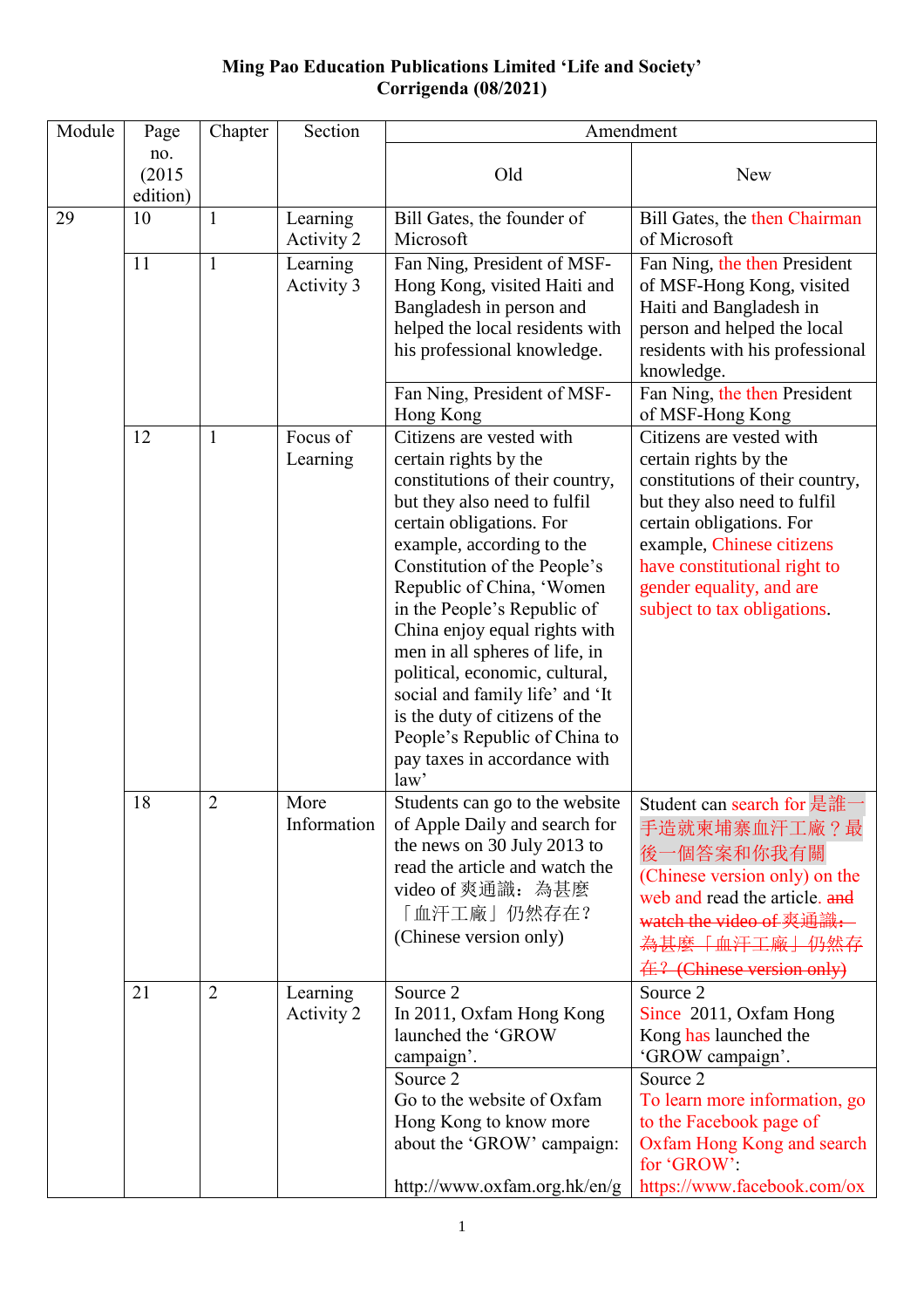|    |                |                        | row.aspx                                               | famhongkong/                                        |
|----|----------------|------------------------|--------------------------------------------------------|-----------------------------------------------------|
|    |                |                        |                                                        |                                                     |
|    |                |                        |                                                        |                                                     |
|    |                |                        |                                                        |                                                     |
|    |                |                        |                                                        |                                                     |
|    |                |                        |                                                        |                                                     |
| 22 | $\overline{2}$ | Learning<br>Activity 2 | 2. To what extent can the<br>humanitarian work done by | 2. How can the humanitarian<br>works done by these  |
|    |                |                        | these organisations help to                            | organisations help in solving                       |
|    |                |                        | solve the related problems?                            | the problems mentioned?                             |
|    |                |                        | <b>(Synthesise)</b> [Evaluate]                         | $\sqrt{\text{Synthesize}}$ $\sqrt{\text{Evaluate}}$ |
|    |                |                        |                                                        |                                                     |
| 25 | $\overline{2}$ | Learning               | Source 2                                               | Source 2                                            |
|    |                | Activity 3             | <b>Annan solves conflicts and</b>                      | Annan solved conflicts and                          |
|    |                |                        | maintains world peace                                  | maintained world peace                              |
|    |                |                        | Kofi Annan $(1938 - )$ is a                            | Kofi Annan $(1938 - 2018)$                          |
|    |                |                        | Ghanaian who served as the                             | was a Ghanaian who served as                        |
|    |                |                        | Secretary-General of the                               | the Secretary-General of the                        |
|    |                |                        | United Nations. He believes                            | United Nations. He believed                         |
|    |                |                        | that everyone's life is sacred                         | that everyone's life is sacred                      |
|    |                |                        | and should be respected. He                            | and should be respected. He                         |
|    |                |                        | has for a long time been                               | had for a long time been                            |
|    |                |                        | making every effort to realise                         | making every effort to realise                      |
|    |                |                        | his beliefs.                                           | his beliefs.                                        |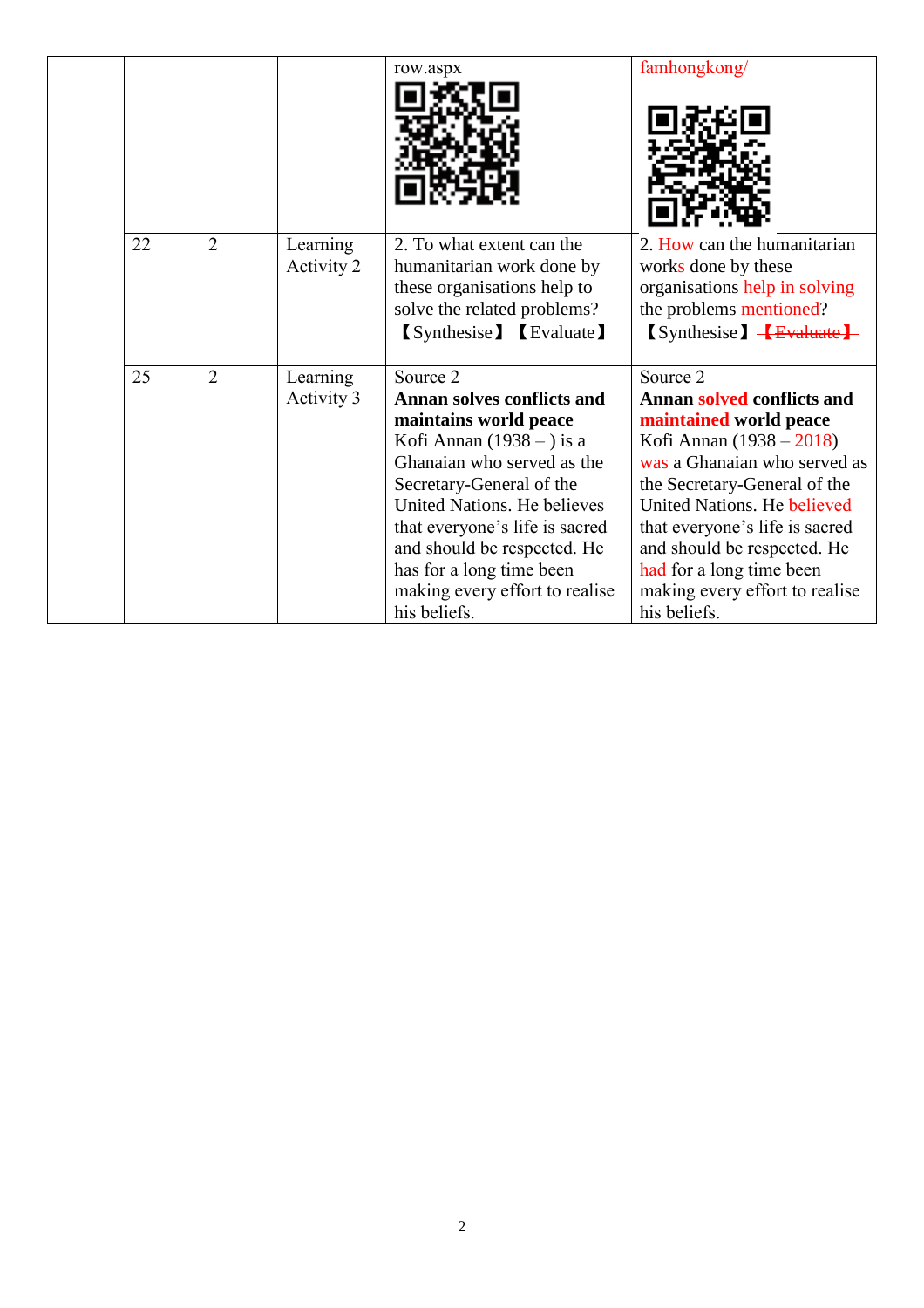$Old:$ 



# 1.1 The similarities and differences between a global citizen and a citizen of an individual country

A citizen of an individual country is a person who possesses the nationality of certain country and he or she is the citizen of that country. It is a legal identity. The majority of Hong Kong residents have the nationality of the People's Republic of China and they are Chinese citizens.

Citizens are vested with certain rights by the constitutions of their country, but they also need to fulfil certain obligations. For example, according to the Constitution of the People's Republic of China, 'Women in the People's Republic of China enjoy equal rights with men in all spheres of life, in political, economic, cultural, social and family life' and 'It is the duty of citizens of the People's Republic of China to pay taxes in accordance with law'.

Differing from a citizen of an individual country, global citizenship is not a legal identity. No rights nor obligations are vested by the law. Everyone is part of our world and can be a global citizen.

A global citizen is different from a citizen of an individual country in the sense that a global citizen cares about the whole world and the wellness of all human beings. This care is not limited to his or her own country or city only.

**Focus of<br>Learning** 

## 1.1 The similarities and differences between a global citizen and a citizen of an individual country

A citizen of an individual country is a person who possesses the nationality of certain country and he or she is the citizen of that country. It is a legal identity. The majority of Hong Kong residents have the nationality of the People's Republic of China and they are Chinese citizens.

arn more about **Constitution** 

#### Article 48 (1)

Women in the People's Republic of China shall enjoy equal rights with men in all spheres of life: political, economic, cultural, social and familial.

#### Article 56

Citizens of the People's Republic of China shall have the obligation to pay taxes in accordance with law

Citizens are vested with certain rights by the constitutions of their country, but they also need to fulfil certain obligations. For example, Chinese citizens have constitutional right to gender equality, and are subject to tax obligations.

Differing from a citizen of an individual country, global citizenship is not a legal identity. No rights nor obligations are vested by the law. Everyone is part of our world and can be a global citizen.

A global citizen is different from a citizen of an individual country in the sense that a global citizen cares about the whole world and the wellness of all human beings. This care is not limited to his or her own country or city only.

New: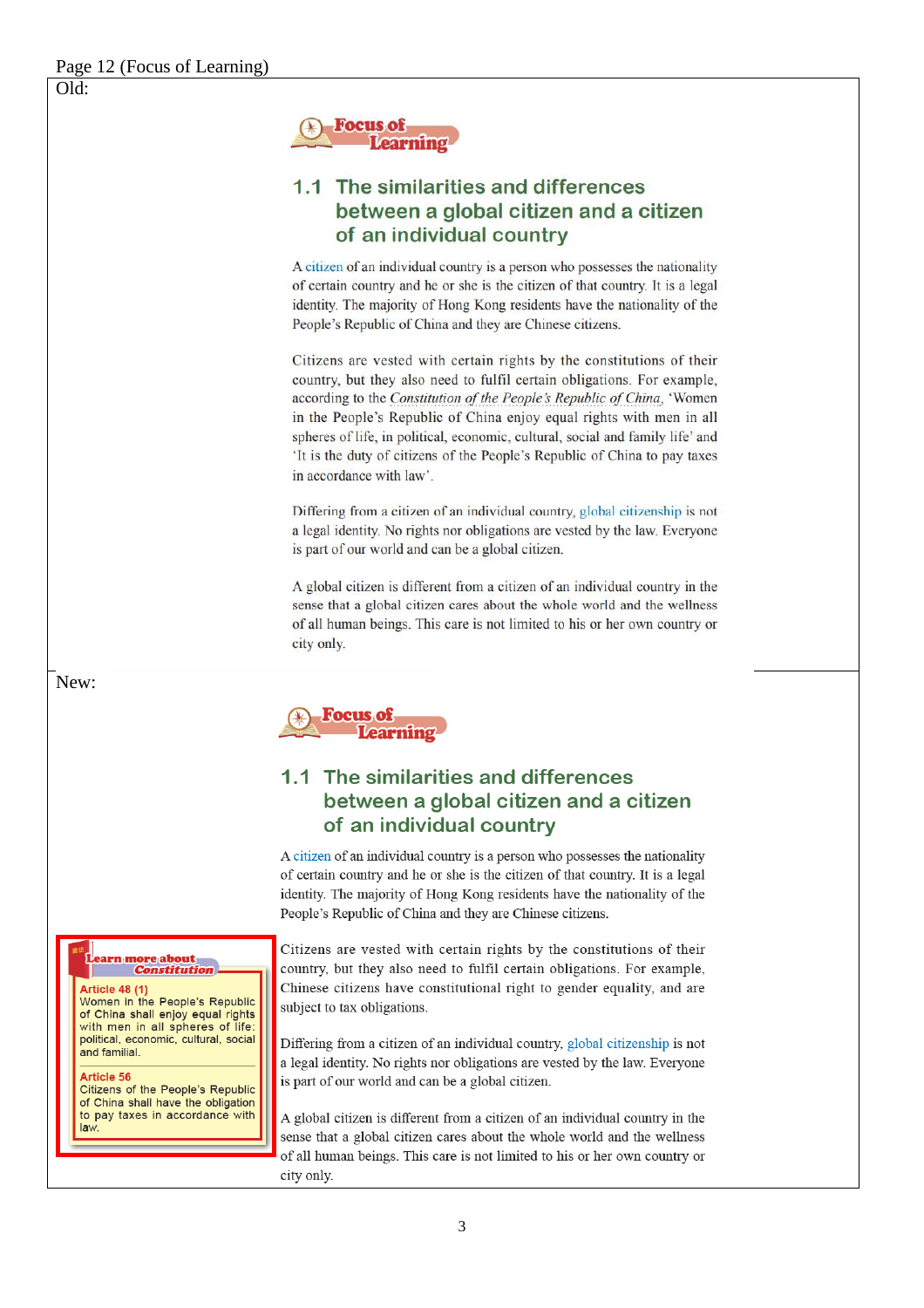### Back Cover



4